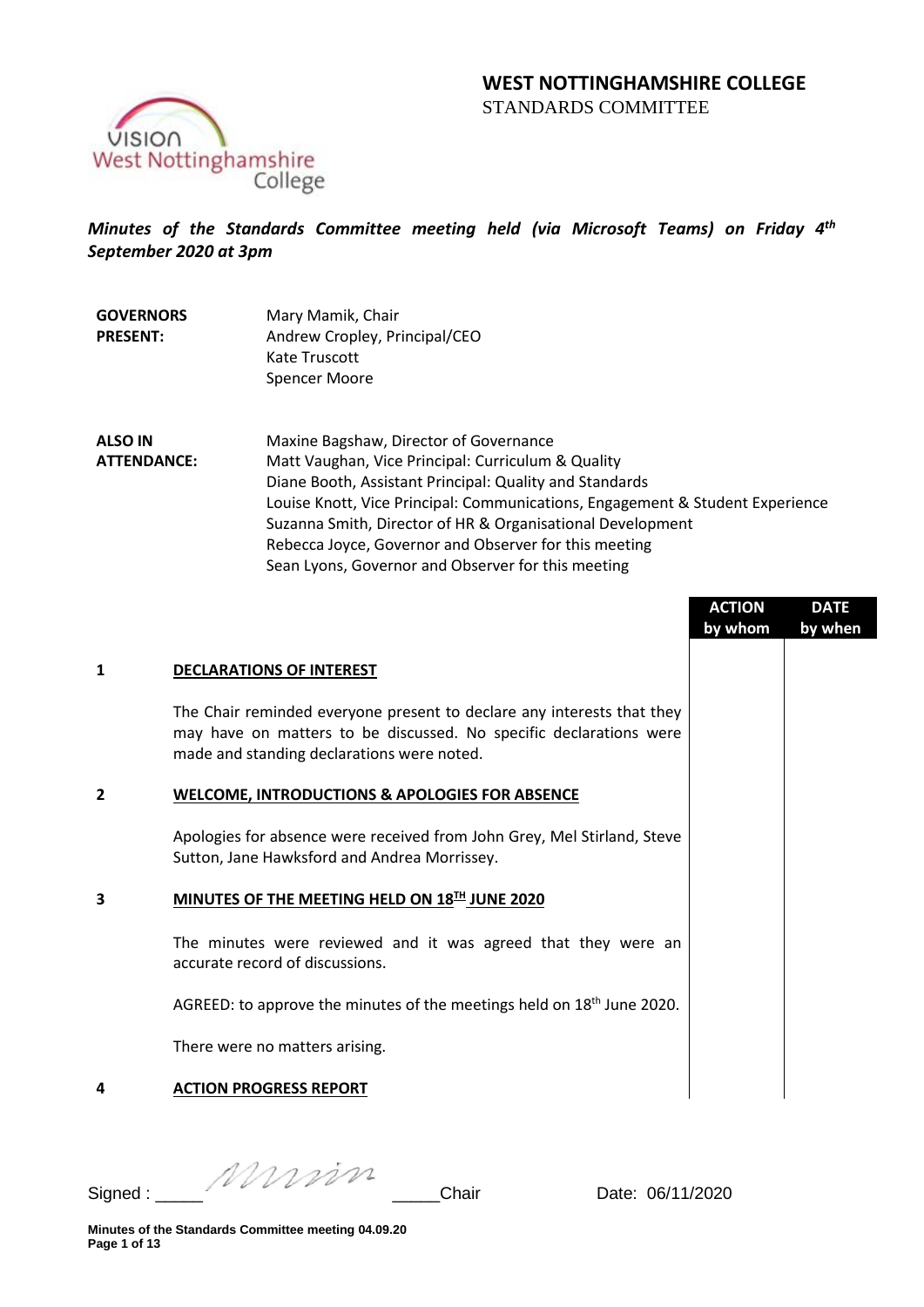The committee were happy to note the content of the update provided.

#### **5 STUDENT OUTCOMES**

The vice principal introduced this item and confirmed that the paper covers a number of reporting aspects. He advised that the college is still waiting for a number of vocational and technical outcomes; therefore, at this stage, the report cannot be considered as 'final'. He indicated that the college has received some BTEC results but that analysis has not yet been possible because they were late and there are still some results outstanding. As a consequence, this report will focus on a number of key items, including:

- A-Levels this was described as a positive picture, with much more detail provided within the QIP. The college is now back to the position it was in 2017/18, with 2018/19 very much considered a 'blip' because of the turbulence seen in that year. One concern in relation to A-Levels, however, is retention as it decreased. There were 42 learners who did not progress from year 12 to year 13. He confirmed a 100% pass rate, with 16 learners obtaining A\*s. He acknowledged that the college cannot see a repeat of the retention issues and provided assurance that this is a focus for staff. The committee were advised that the college is looking to over-recruit and that this will be supported by a really stable staff base, which is now in place.
- English and maths  $GCSEs he$  confirmed that the college saw the best performance for a number of years; however, there is still a need to improve high grades. That being said, there is positive movement and the QIP gives greater detail regarding the number of learners who improved their grades. In English, 48% improved their grades, but 12% declined. In maths, over 35% improved their grades, but 16% declined. He explained that, previously, the college over-relied on agency staff, which will not occur again. All agreed that there needed to be a better understanding regarding those students whose grade declined and to identify what support could have been put in place to prevent this.
- The committee then considered the overall retention rates for study programmes and it was explained that there are some specific areas of curriculum concern which are being reviewed.
- In relation to attendance, there was 74% regular online engagement. It was described as a broad mix across curriculum areas, with the position generally being amber/green; however, there were some specific red RAG-rated areas. It was confirmed that lockdown did have an impact on attendance, therefore this needs to be a continuing area of focus given the uncertainties regarding this academic year and whether lockdown will be repeated.

Signed : \_\_\_\_\_ \_\_\_\_\_Chair Date: 06/11/2020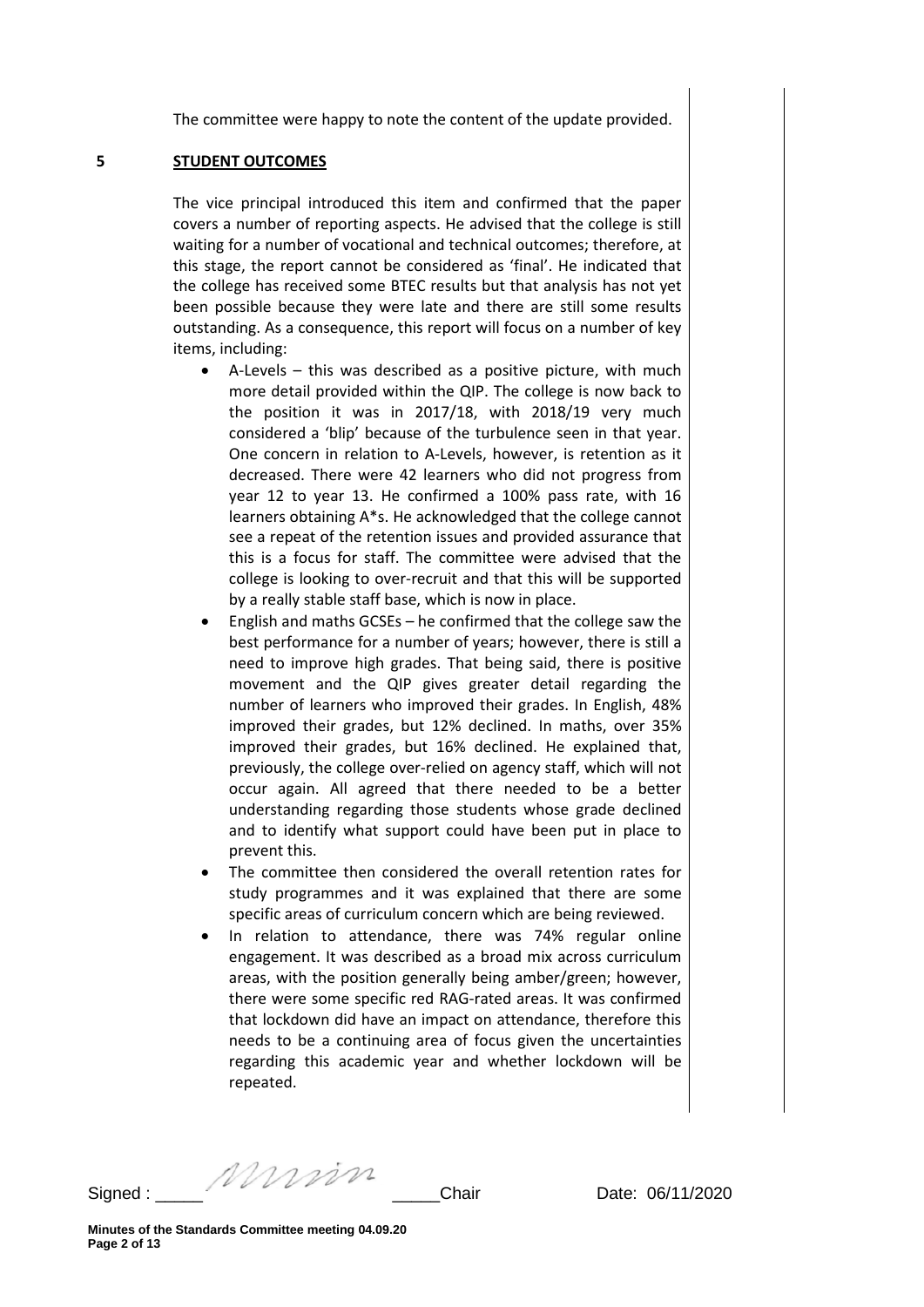| The vice principal: curriculum & quality confirmed that there would be a<br>vocational outcomes report presented to the next meeting.                                                                                                                                                                                                                                                                                                                                                                                                                                                                                                                                                                                                                                                                                                                                                                 | VP C&Q | $6th$ Nov<br>2020           |
|-------------------------------------------------------------------------------------------------------------------------------------------------------------------------------------------------------------------------------------------------------------------------------------------------------------------------------------------------------------------------------------------------------------------------------------------------------------------------------------------------------------------------------------------------------------------------------------------------------------------------------------------------------------------------------------------------------------------------------------------------------------------------------------------------------------------------------------------------------------------------------------------------------|--------|-----------------------------|
| In considering the report presented, a challenge from the committee<br>was that there is still a way to go to get to where the college wants to be,<br>and they asked what the key outstanding actions are that will get the<br>college to the next level. The vice principal indicated that these include:<br>Maintaining a stable staff base<br>Improving the level of challenge and extended learning<br>$\bullet$<br>Greater expectations and challenge associated with this.<br>٠                                                                                                                                                                                                                                                                                                                                                                                                                |        |                             |
| In relation to 2020/21, he confirmed that heads of maths and English are<br>now in place and all learners will be streamed, which is new and should<br>have a significant impact. The college has developed a maths and English<br>corridor with really vibrant base rooms available. Lessons have been<br>reduced to one hour each so that they are short, sharp and focused, with<br>clear expectations set from day one. He confirmed that there is<br>vocational staff 'buy-in'. He expressed the view that staff could still be<br>more self-critical, but that this is improving. He indicated that the college<br>was aiming to be 'good' by January 2021.                                                                                                                                                                                                                                     |        |                             |
| The committee felt that it was important to acknowledge that progress<br>had been interrupted because of COVID. A challenge from one member<br>of the group was that it would be helpful for governors to see the<br>expected trajectory, now that the building blocks are in place. The vice<br>principal indicated that the key KPIs are the foundation for this,<br>including:<br>40% of students improving by one grade<br>25% of students improving by two grades.<br>He confirmed that a report would be presented on this to the next<br>meeting, setting out where the college currently is. In terms of high<br>grades, the vice principal expressed the view that the college was still a<br>way from where it wants to be, i.e. 50%-55%; however, WNC is above a<br>lot of other colleges. A challenge from the committee was to benchmark<br>against the best in class wherever possible. | VP C&Q | 6 <sup>th</sup> Nov<br>2020 |
| It was confirmed that strategic targets are included within the strategic<br>plan and grade improvements are a key part of this. Despite there being<br>more to do, the committee all agreed that it was important to<br>acknowledge the achievements and congratulated both staff and<br>students.                                                                                                                                                                                                                                                                                                                                                                                                                                                                                                                                                                                                   |        |                             |
| The vice principal indicated that there have been a large number of<br>meetings with parents, particularly in relation to maths and English<br>GCSEs where grades were lower than a 4. The college is confident<br>regarding its internal systems, with robust processes in place, and can<br>therefore argue that the grades given are genuine.                                                                                                                                                                                                                                                                                                                                                                                                                                                                                                                                                      |        |                             |
| The committee felt that, whilst there were some issues to address, they                                                                                                                                                                                                                                                                                                                                                                                                                                                                                                                                                                                                                                                                                                                                                                                                                               |        |                             |
|                                                                                                                                                                                                                                                                                                                                                                                                                                                                                                                                                                                                                                                                                                                                                                                                                                                                                                       |        |                             |

Signed : \_\_\_\_\_ \_\_\_\_\_Chair Date: 06/11/2020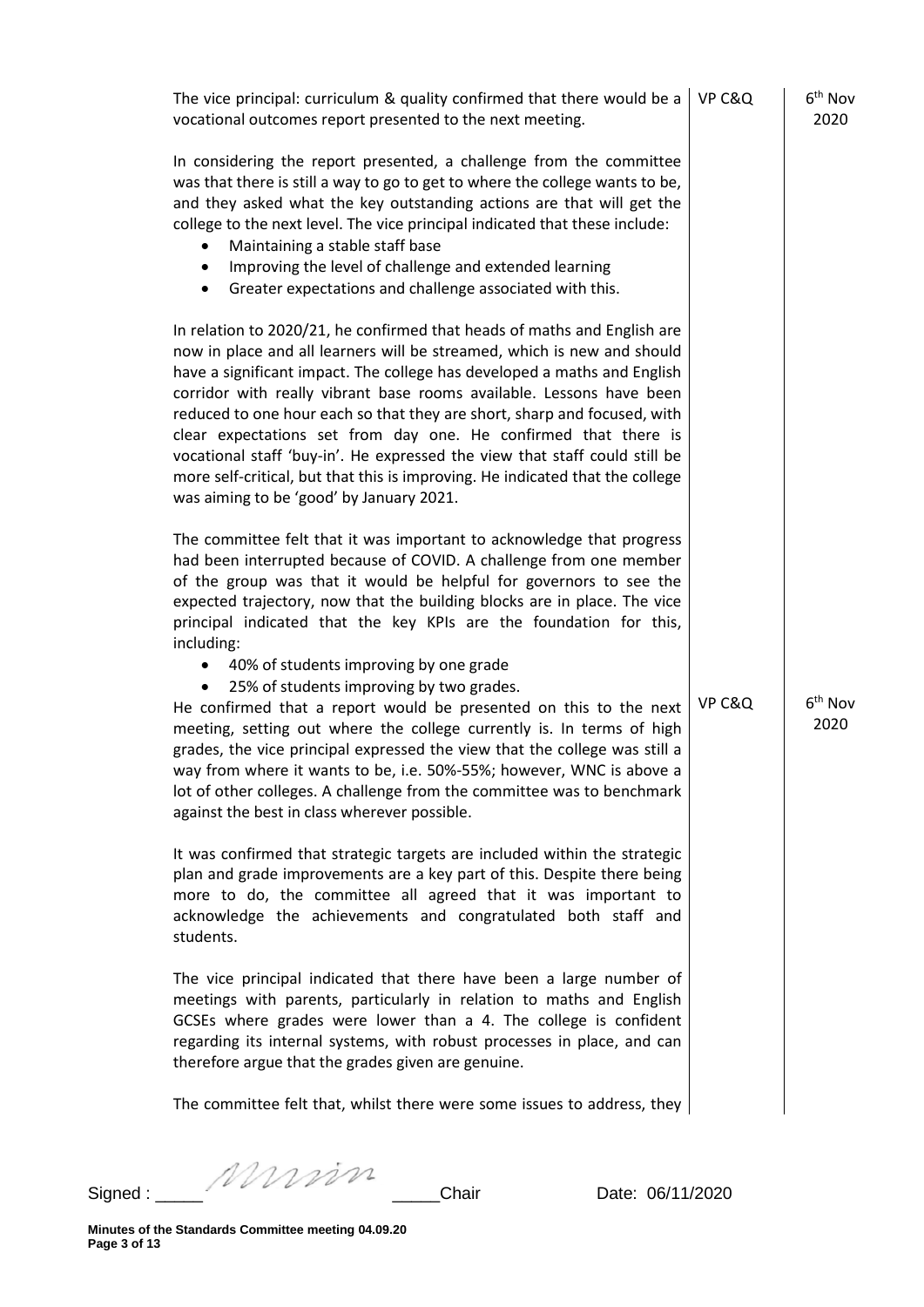were assured that the senior team have a laser focus on these. This allows the committee to be confident that something 'unknown' will not come out of the woodwork.

AGREED: to note the content of the update provided.

## **6 QIP**

The vice principal: curriculum & quality introduced this item and described the QIP as the most important document, as far as he is concerned. He described it as a really strong working document and explained that it has been revised and shortened over the summer. It chronicles over the six key areas of weakness/areas requiring improvement, and the new arrows introduced show trajectory, i.e. positive, negative or static.

Key aspects that he drew to the committee's attention included:

- 1,371 learners engaged over the summer.
- The college can do better in terms of maths and English attendance.
- The college really needs to rapidly make improvements in terms of apprenticeship provision. The position is currently 'requires improvement' and the college has to get to 'good'. There are too many students who are past their end date and not achieving.
- The college is very positive in terms of teaching and learning. CPD for staff has been impressive. Governors' attention was drawn to page 2, which summarises all of the teaching and learning initiatives that have taken place or are planned.
- There will be a series of deep dives in five areas planned in the autumn, which will include a short cycle of assessments. The college is confident that it now has the right language in place and, as a consequence, the teaching and learning trajectory is a positive one.

In considering the document, a challenge from the committee was that, whilst there are relatively few red areas, there does seem to be an issue in relation to OneFile, and they asked for an explanation as to what is being done to improve this. It was explained that the data is impacted by learners inputting, or not inputting, information on the system. It is believed that the system has not fully captured what is done and therefore looks worse than it is; however, it was acknowledged that this needs to be improved. It was confirmed that there is now a new apprenticeship manager in place who has this issue as a priority to address.

The committee asked whether there were any additions to the QIP following the summer results. The vice principal indicated that, in relation to maths and English, JCQ-regulated mocks will now take place and the college will no longer rely upon internal mocks. These will be

Signed : \_\_\_\_\_ \_\_\_\_\_Chair Date: 06/11/2020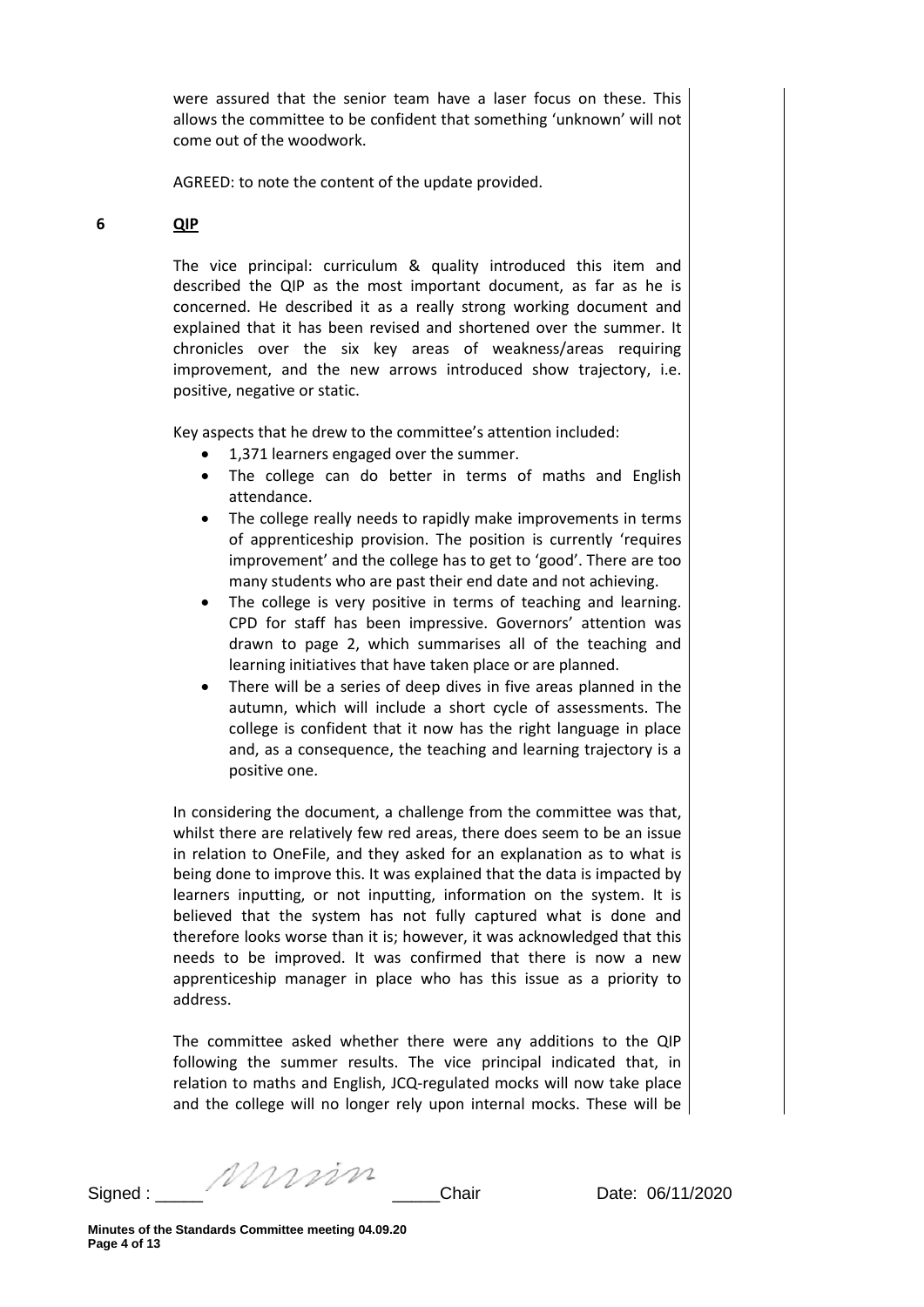|   | completed in the February half term so as not to impact upon planned<br>teaching time. In terms of vocational qualifications, staff are bringing<br>forward the external assessments so that there is evidence 'in the bag',<br>having learnt lessons from this year.                                                                                                                                                                                                                                                                                                                                                                                                                                      |        |            |
|---|------------------------------------------------------------------------------------------------------------------------------------------------------------------------------------------------------------------------------------------------------------------------------------------------------------------------------------------------------------------------------------------------------------------------------------------------------------------------------------------------------------------------------------------------------------------------------------------------------------------------------------------------------------------------------------------------------------|--------|------------|
|   | The college will continue to drive forward assessments and exam<br>behaviours; this is needed in case there is a repeat of this year. Staff are<br>looking to improve sequencing so as to ensure delivery is as effective as<br>possible. He provided assurance to the committee that no learners had<br>lost out; however, he did feel that the college could be 'sharper' in terms<br>of its arrangements.                                                                                                                                                                                                                                                                                               |        |            |
|   | A challenge from one member of the group was that the 'action by when<br>column' does, in some instances, look a little vague and is not a<br>consistent approach. The vice principal confirmed that he would review<br>with the team.                                                                                                                                                                                                                                                                                                                                                                                                                                                                     | VP C&Q | Sept. 2020 |
|   | A question and challenge from one member of the committee was how<br>the impact of CPD is measured. The vice principal confirmed that there<br>are a number of measurement mechanisms, including:<br>Learners' progress - there are five progress points<br>Quality of teaching and learning<br>$\bullet$                                                                                                                                                                                                                                                                                                                                                                                                  |        |            |
|   | Deep dives<br>$\bullet$<br>In relation to deep dives, he reminded the committee that they are<br>focused on the areas where there are most concern: e.g., in 2019/20,<br>this was health and social care, motor vehicle, apprenticeships and<br>maths and English. He confirmed that the outcome of deep dives directly<br>correlates to the CPD planned and delivered.                                                                                                                                                                                                                                                                                                                                    |        |            |
|   | The vice principal advised that the college is introducing a 'rate my<br>course' initiative this year, which will be another mechanism for<br>obtaining feedback. One governor asked whether there were any areas<br>where there was a perceived unwillingness to improve. The vice principal<br>confirmed that there have been pockets in the past; however, there are<br>none anymore. The vice principal indicated that there were 27 SAR<br>meetings undertaken last week, all of which were completely<br>participative. He expressed the view that there was still a way to go in<br>terms of engineering provision at Oddicroft; however, there is<br>confidence that the team are 'getting there'. |        |            |
|   | AGREED: to note the content of the report provided.                                                                                                                                                                                                                                                                                                                                                                                                                                                                                                                                                                                                                                                        |        |            |
| 7 | STUDY PROGRAMMES AND ADULT LEARNING - 2019/20 YEAREND<br><b>REPORT</b>                                                                                                                                                                                                                                                                                                                                                                                                                                                                                                                                                                                                                                     |        |            |
|   | The vice principal: curriculum & quality drew the committee's attention<br>to the written report and confirmed that there are both strengths and<br>weaknesses, with the report summarising the mix. He indicated that a<br>bespoke issue for study programmes is attendance, as it has declined.                                                                                                                                                                                                                                                                                                                                                                                                          |        |            |

Signed : \_\_\_\_\_ \_\_\_\_\_Chair Date: 06/11/2020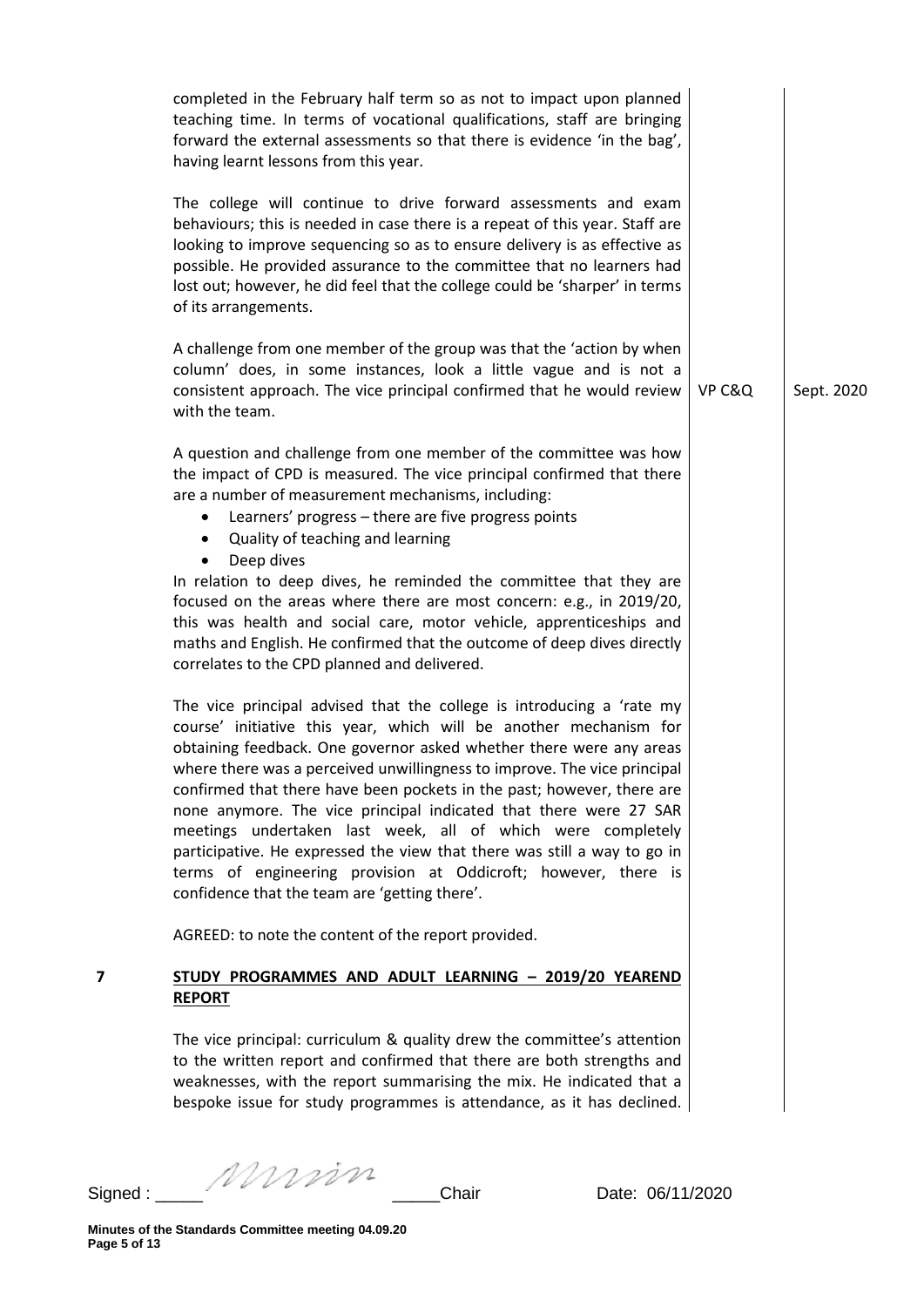| Incentives offered during lockdown have helped and, therefore, the<br>intention is to continue with these. It was confirmed that attendance at<br>86/87% is the norm; however, the college wants to be better than this<br>and is looking to try to get to 90/91%.<br>He confirmed that the curriculum has been amended so that it is more<br>active and interesting, and that this should then lead to more positive<br>statistics regarding attendance and retention.<br>In relation to adult/community learning, there are 752 learners, with a<br>large percentage making good progress. There were 41 ESOL-accredited<br>learners, with 35 of these achieving.<br>A challenge from the committee was that Functional Skills maths and<br>English still does not appear to be performing well. It was acknowledged<br>that this is correct; however, it was explained that there are a number of<br>appeals. That said, it was confirmed that this is still not good enough. He<br>confirmed that data in relation to this will be presented at the next<br>meeting and that, whilst small numbers, it is an area that is red RAG-<br>rated.<br>The committee asked whether the maths and English strategies available<br>for discussion later in the meeting include all areas of cover. It was<br>confirmed that they do cover both GCSE and Functional Skills. The vice<br>principal indicated that staff stability is a key issue and that the quality of<br>maths and English teachers is very important, as they are still very hard | VP C&Q | 06.11.20 |
|------------------------------------------------------------------------------------------------------------------------------------------------------------------------------------------------------------------------------------------------------------------------------------------------------------------------------------------------------------------------------------------------------------------------------------------------------------------------------------------------------------------------------------------------------------------------------------------------------------------------------------------------------------------------------------------------------------------------------------------------------------------------------------------------------------------------------------------------------------------------------------------------------------------------------------------------------------------------------------------------------------------------------------------------------------------------------------------------------------------------------------------------------------------------------------------------------------------------------------------------------------------------------------------------------------------------------------------------------------------------------------------------------------------------------------------------------------------------------------------------------------------------------------------------|--------|----------|
| to find. He confirmed that delivery is now all through the new maths and<br>English team, except A-Levels. He believes there is more that the A-Level<br>maths and English teachers can do to support colleagues.<br>The committee then discussed the use of bksb and asked whether the<br>college was making best use. The vice principal indicated that more<br>could be done, particularly considering the fact that the college has two<br>part-time posts to support this; however, it has not been particularly<br>embraced by bksb staff. He expressed the view that bksb staff are very<br>good in terms of the process but could learn more from practitioners in<br>terms of learning.                                                                                                                                                                                                                                                                                                                                                                                                                                                                                                                                                                                                                                                                                                                                                                                                                                               |        |          |
| AGREED: to note the content of the update provided.                                                                                                                                                                                                                                                                                                                                                                                                                                                                                                                                                                                                                                                                                                                                                                                                                                                                                                                                                                                                                                                                                                                                                                                                                                                                                                                                                                                                                                                                                            |        |          |
| 8<br>APPRENTICESHIP PERFORMANCE - 2019/20 YEAREND                                                                                                                                                                                                                                                                                                                                                                                                                                                                                                                                                                                                                                                                                                                                                                                                                                                                                                                                                                                                                                                                                                                                                                                                                                                                                                                                                                                                                                                                                              |        |          |
| The assistant principal: quality & standards introduced her detailed<br>report. Key matters that she brought to the committee's attention<br>included:<br>Retention - there has been a slight decline; however, direct<br>٠<br>delivery may improve the position as there are 16 learners still<br>awaiting end point assessments.<br>Subcontracting activity is now down to the last 19 learners and,                                                                                                                                                                                                                                                                                                                                                                                                                                                                                                                                                                                                                                                                                                                                                                                                                                                                                                                                                                                                                                                                                                                                         |        |          |

Signed : \_\_\_\_\_ \_\_\_\_\_Chair Date: 06/11/2020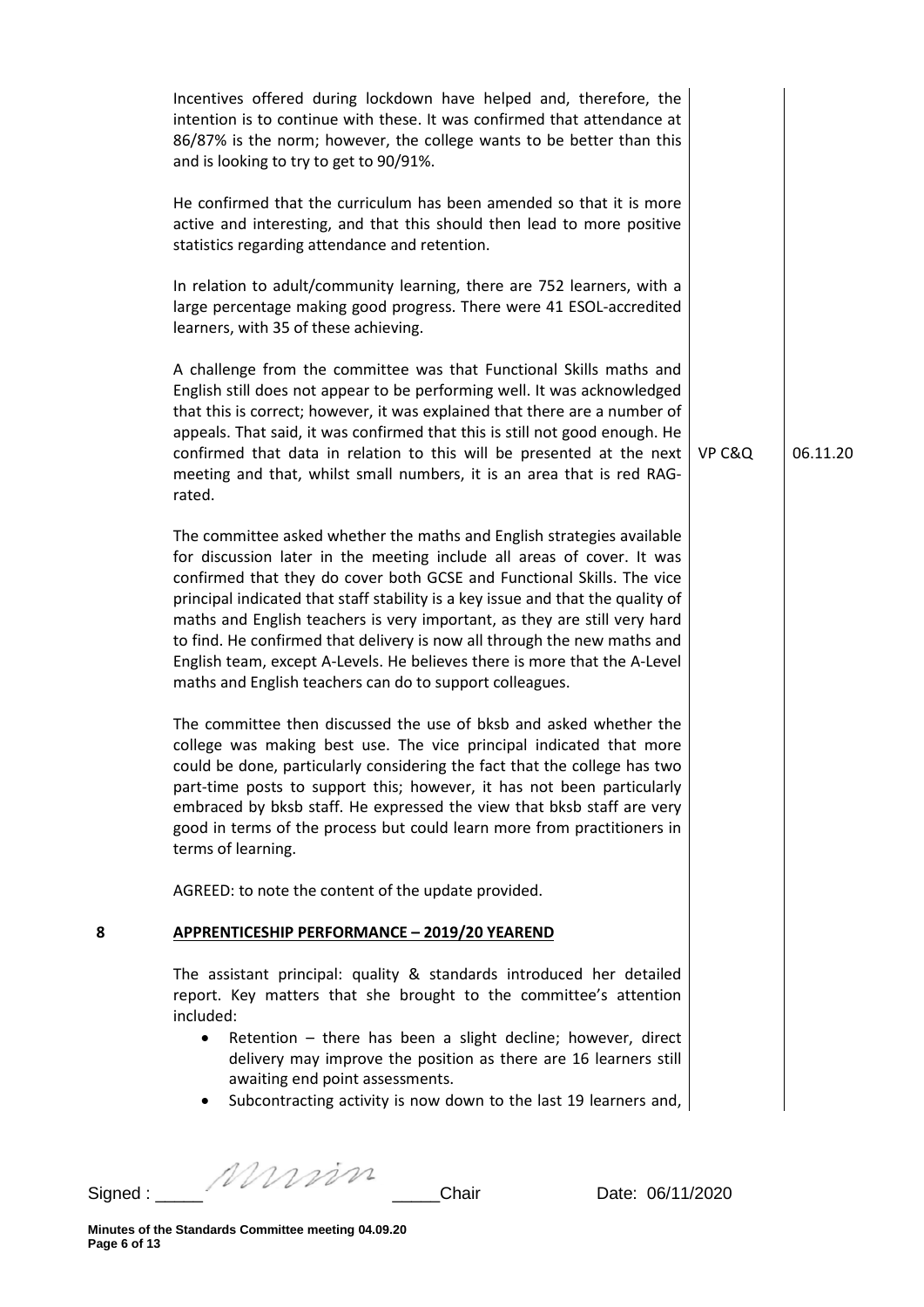of these, 17 are just awaiting off the job training evidence.

- The retention position, without the historical issues, is more positive but is still showing a slight decline since the last report.
- End point assessments are positive, with a good pass rate and improvements in high grade achievement.
- Some reviews are still delayed but, in the main, this is due to annual leave over the summer months and also because assessors have no access to care homes.
- The position regarding off the job training remains the same, and table 7 explains what the college is doing to improve this. The next OneFile data date is Monday, therefore the hope and expectation is for things to improve further.
- Construction provision is an area of focus, with many actions identified to improve data capture.

In relation to the OneFile system, a member of the committee asked how easy it is to use. It was described as not overly complicated and the most significant issue is ensuring that learners tick the right box to say that they have had a review. Learner input on this is required, as the college will not simply rely on assessors confirming this has been done, and it often takes longer than envisaged to ensure learners have done this.

The committee took the opportunity to acknowledge the journey of improvement seen regarding apprenticeship provision. 38% of learners have not had a review for three months or more and, whilst not where the college wants it to be, the position several years ago was at the 58% mark. EPAs are positive across many areas, not just in focused areas, and there is some really good preparation given to students prior to the EPAs.

AGREED: to note the content of the update provided.

## **9 TLTA REPORT – 2020/21 PLAN**

The assistant principal: quality & standards introduced her detailed written report and confirmed that CPD is at the forefront of the TLA agenda; this can be seen from table 1, which shows the training sessions provided and the number of attendees. She confirmed that CPD has been offered at a level that has exceeded all prior years, with some really exceptional high-quality external speakers sourced, this again being an improvement on prior years.

The committee were advised that hybrid and online learning is still a focus and ILT skills for all staff need to be developed in particular. In terms of CPD generally, there is a really healthy level of staff engagement.

One further initiative that is showing positive results is the teaching and

Signed : \_\_\_\_\_ \_\_\_\_\_Chair Date: 06/11/2020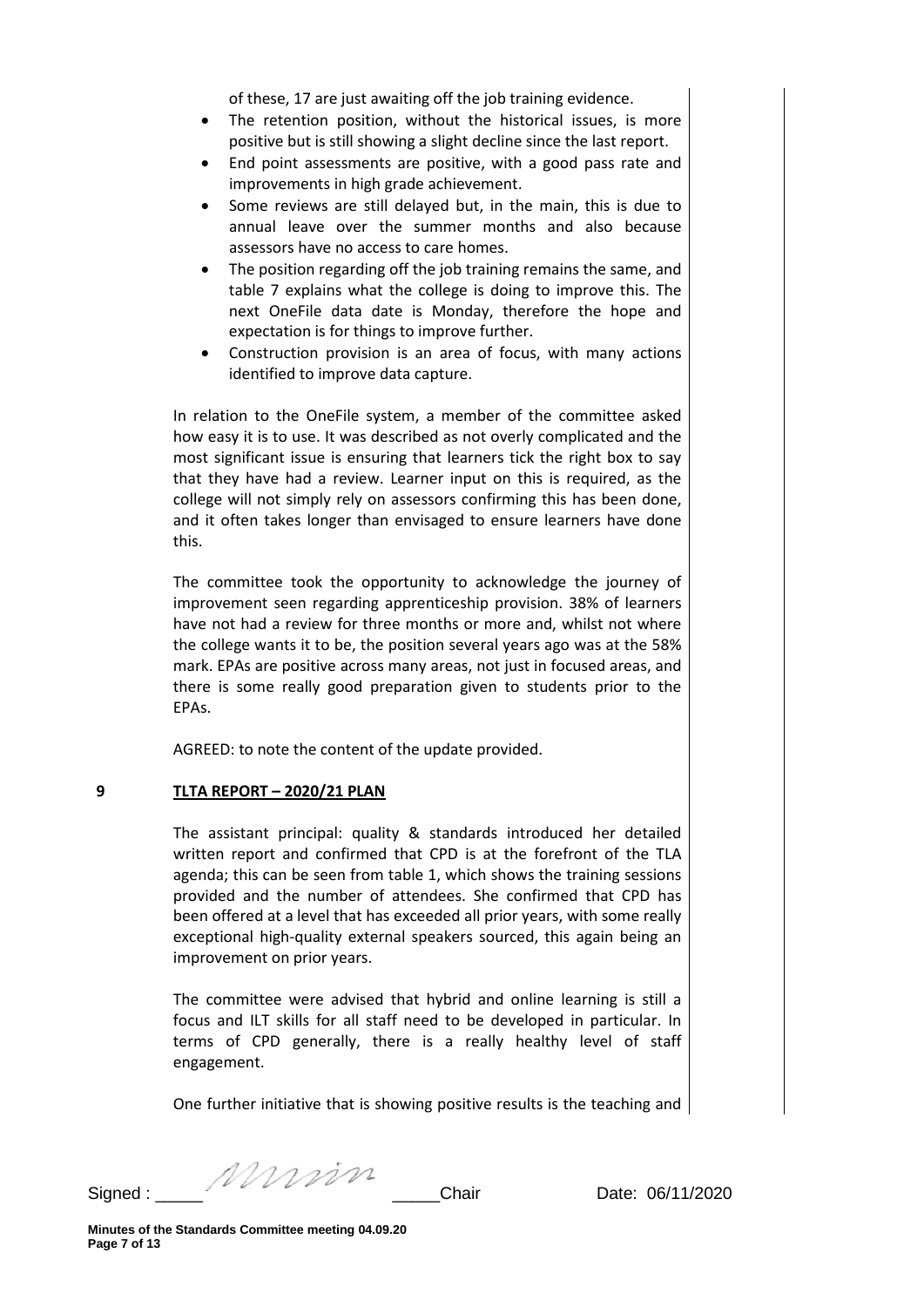learning triangles which take place in smaller groups. In addition, the college has set up a TLA group which has some really good discussions and dialogue. The approach taken by the college is one of coaching, with an open door policy in place for staff to ask for support to improve where they think it would be helpful. At the next planned CPD day in October, there will be a carousel of staff who share best practice from their own areas.

A question from one member of the committee was where the college is in terms of sector comparisons regarding the investment made. The vice principal expressed the view that the college is ahead of most and is taking every opportunity that it can to learn from the best. It was explained that this is all part of the value process and the culture being developed where staff feel valued and supported. The aim is to really focus on the development of teaching as a craft.

The committee all agreed that staff engagement is the critical issue, and they were pleased that the college has been fortunate to secure this. It was explained that this is helped by the fact that staff see CPD as a supportive approach and can see the value.

AGREED: to note the content of the update provided.

## **10 SUBCONTRACTORS REPORT – 2019/20 YEAREND**

The assistant principal: quality & standards introduced this item and reminded the committee that the focus of subcontracted activity now is AEB. Key matters noted were:

- At period 13 (20<sup>th</sup> August 2020), the retention rate is 0.3% above the final retention rate last academic year. Pass rate is 2.9% below the final pass rate last year, and the achievement rate is 2.9% below the final achievement rate last year, although there are 216 continuing learners. At the time of preparing the reports, the pass and achievement rates were slightly above the most recent national weighted rates.
- The committee were advised that the position has been significantly impacted by one subcontractor and, should this data be removed, the college would very much be in line with where it finished last year.
- Subcontractors are struggling to re-engage some learners: for example, the Inspire & Achieve Foundation, which deals with the most hard to reach in any event.
- Subcontractors have continued with face to face delivery via technology wherever possible.
- Grade profile of observations declined, however this was mainly to do with staff getting used to new technology rather than the actual teaching itself.
- The Inspire & Achieve Foundation has very few continuing learners and the pass rate for them could improve, as they are

Signed :  $\frac{1}{2}$  Chair Date: 06/11/2020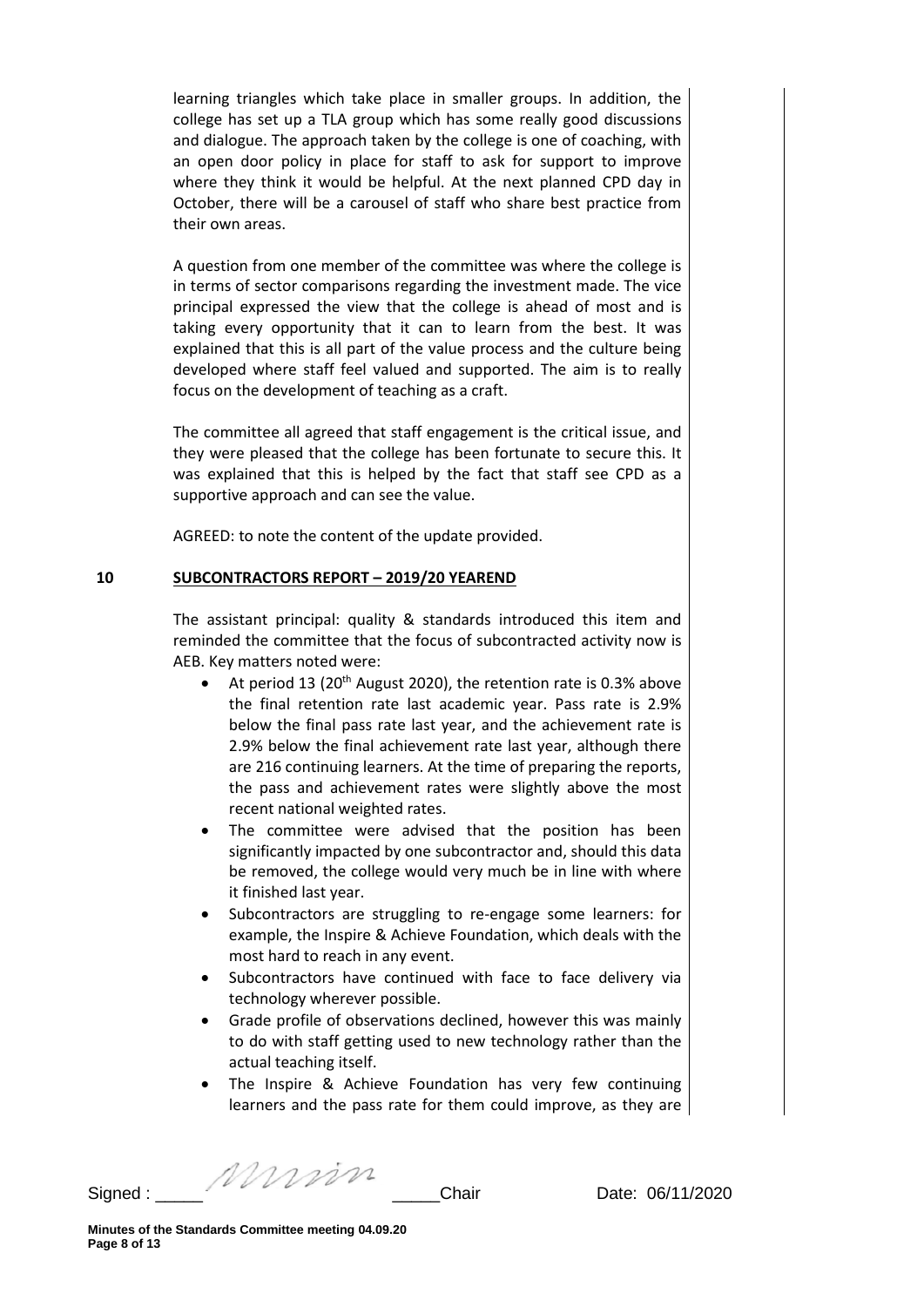|    | awaiting a number of EV visits.<br>Some subcontractors work in very bespoke areas and, in a<br>٠<br>number of cases, they have not been able to get learners back<br>on site.                                                                                                                                                                                                                                                                                                                                                                                                                                                                                                                                                                                                                                                                                                                                                                                                                                                                                                                                                                                                                                                                                                                                                                                                                                                                                                                                                                                                                                                                                                                                    |        |           |
|----|------------------------------------------------------------------------------------------------------------------------------------------------------------------------------------------------------------------------------------------------------------------------------------------------------------------------------------------------------------------------------------------------------------------------------------------------------------------------------------------------------------------------------------------------------------------------------------------------------------------------------------------------------------------------------------------------------------------------------------------------------------------------------------------------------------------------------------------------------------------------------------------------------------------------------------------------------------------------------------------------------------------------------------------------------------------------------------------------------------------------------------------------------------------------------------------------------------------------------------------------------------------------------------------------------------------------------------------------------------------------------------------------------------------------------------------------------------------------------------------------------------------------------------------------------------------------------------------------------------------------------------------------------------------------------------------------------------------|--------|-----------|
|    | In general discussion, the committee discussed the Inspire & Achieve<br>Foundation and acknowledged that what it does is really important and,<br>in terms of targets, the college would want them to continue to be<br>aspirational, albeit that they may not hit the targets set.                                                                                                                                                                                                                                                                                                                                                                                                                                                                                                                                                                                                                                                                                                                                                                                                                                                                                                                                                                                                                                                                                                                                                                                                                                                                                                                                                                                                                              |        |           |
|    | In was confirmed that, in 20/21, the college's QA arrangements will<br>move to deep dives rather than observations, and this will allow the<br>college to see the bigger/whole story. This is a key change in the<br>approach taken by the college. It was confirmed that there would be a<br>deep dive report to the next meeting.                                                                                                                                                                                                                                                                                                                                                                                                                                                                                                                                                                                                                                                                                                                                                                                                                                                                                                                                                                                                                                                                                                                                                                                                                                                                                                                                                                              | AP Q&S | Nov. 2020 |
|    | AGREED: to note the content of the update provided.                                                                                                                                                                                                                                                                                                                                                                                                                                                                                                                                                                                                                                                                                                                                                                                                                                                                                                                                                                                                                                                                                                                                                                                                                                                                                                                                                                                                                                                                                                                                                                                                                                                              |        |           |
| 11 | <b>STUDENT NUMBERS 2020/21</b>                                                                                                                                                                                                                                                                                                                                                                                                                                                                                                                                                                                                                                                                                                                                                                                                                                                                                                                                                                                                                                                                                                                                                                                                                                                                                                                                                                                                                                                                                                                                                                                                                                                                                   |        |           |
|    | The vice principal provided an update on enrolment and confirmed that:<br>16-18 numbers are at 3,127, which is 106% of target and 108% of<br>٠<br>the funding target.<br>The college is above the 19+ target set.<br>٠<br>The college is at 35% of the HE target, which is a concern.<br>٠<br>Some college courses are now full, including animal care, and<br>٠<br>motor vehicle has a waiting list with no new applicants being<br>accepted. It is anticipated that electrical and another couple of<br>areas in construction will also be full.<br>The college continues to receive 100 new applications per day,<br>٠<br>which is significantly more than usual; however, the committee<br>was reminded that processes have been significantly changed<br>this year. There are a high number of students with auto-<br>enrolment, and the college will know the true position in relation<br>to these in the next few weeks.<br>Enrolment rates demonstrate community confidence in site<br>٠<br>safety, and there are very few students who have anxieties<br>associated with COVID.<br>The 19+ position is at 108% of target. There are more remitted<br>٠<br>fees and the college is slightly down in relation to loans.<br>Access to HE is looking good.<br>٠<br>Apprenticeship provision is also looking good, and the<br>٠<br>committee was reminded that the college took a very prudent<br>approach in terms of targets. That being said, it is likely that the<br>college will hit the profile starts. The college has identified a<br>need to be discerning with the employers that it engages with, to<br>ensure that their focus is on the learner and not just a<br>government cash initiative. |        |           |

Signed : \_\_\_\_\_ \_\_\_\_\_Chair Date: 06/11/2020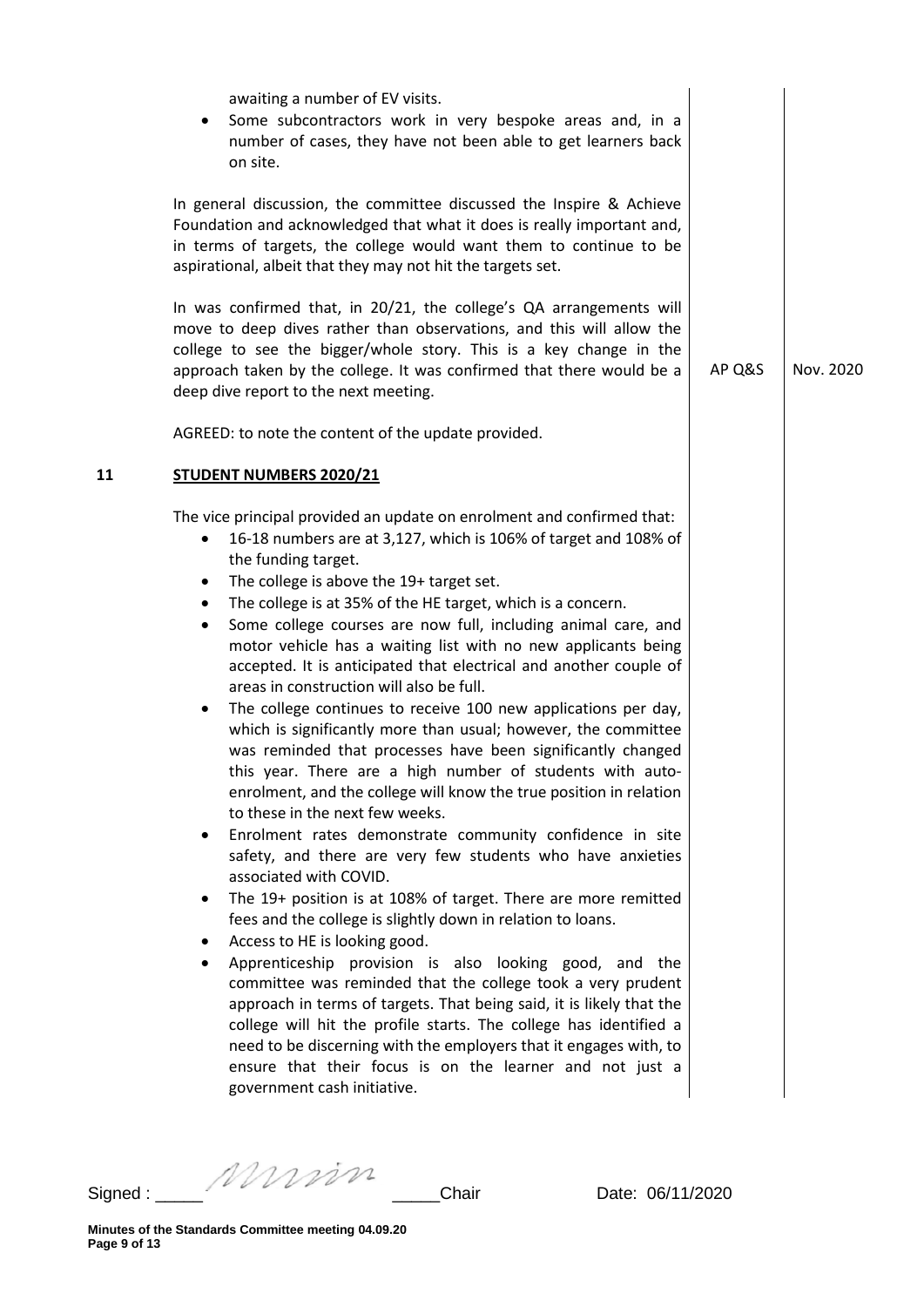It was confirmed that the staff mood seems optimistic and positive. There are five members of staff at home with potential COVID symptoms, either personally or because of members of their family.

AGREED: to note the content of the update provided.

#### **12 RISK REPORT**

The vice principal: curriculum & quality introduced this item and confirmed that there was little change from the previous report, and that there continues to be three areas of risk relevant to this committee on the register.

Key matters noted were:

- The rollout of the series of actions being conducted to ensure the curriculum embraces the ASPIRE principles will be monitored in September and early November. Evaluation of the curriculum will then inform the 20/21 cycle of 'seven steps', 4Cast planning, business improvement project group, curriculum planning, and business improvement project group: first 42 days.
- Quality improvement and assurance actions are being conducted to ensure that overall effectiveness and quality of the college's curriculum are good. Emphasis is placed on ensuring that teaching and learning secures positive impact on learner outcomes. Key to this is the offer of onsite and online blended learning taking place to meet CV19 guidance. This also includes a valued workforce, informed middle management team, pertinent and frequent CPD and training for teachers, the learner voice, governors' training on deep dives, performance monitoring reviews, team meetings at all levels that focus on impact on teaching, and a listening and responsive executive team. He confirmed that the college was starting to see evidence that the workforce feels valued and supported, and this is leading to a change in culture.

The committee were then asked to consider the English and maths strategies, and the vice principal explained that a significant focus is on expectations and entitlement. The college needs to ensure that there is absolute clarity regarding the starting point for all learners, and then to set stretching targets for each.

In terms of a process, the assessment points are key, together with a really qualified workforce, which is the aim. He confirmed that there are a range of actions currently being taken, and that staff survey results help to evidence the change and influence improvements in the quality of teaching and learning.

AGREED: to note the content of the update provided.

Signed : \_\_\_\_\_ \_\_\_\_\_Chair Date: 06/11/2020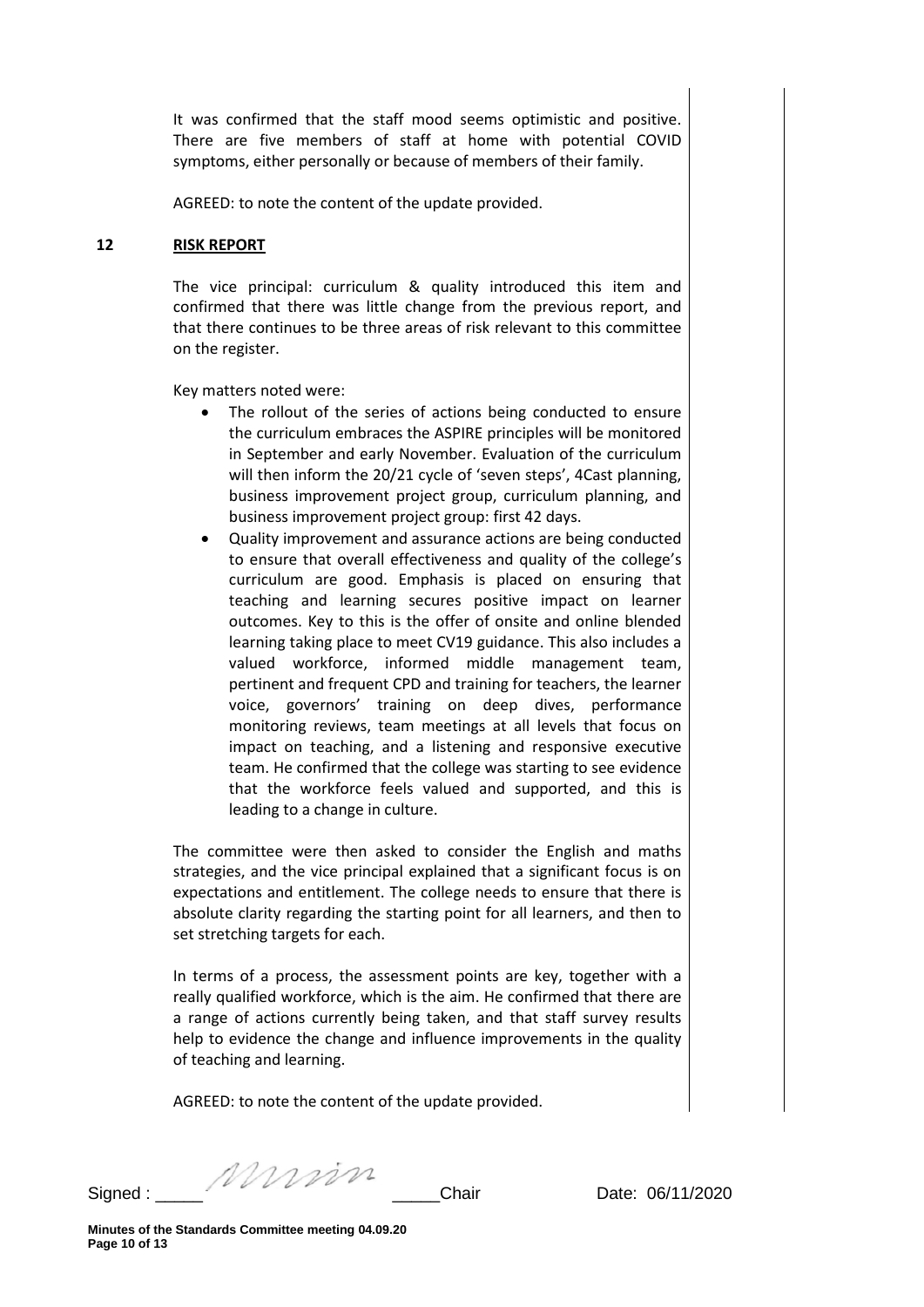## **13 HE UPDATE**

The vice principal introduced this item and drew governors' attention to the NSS survey results, but she explained that the survey does not contact all of the HE students enrolled at WNC.

In terms of the detailed report provided, key matters noted were:

- HE students have all now moved over to NTU.
- Section 3.3 provides detail following the QDP survey results; however, the committee was asked to note that this is a very small cohort and there was only a very small response rate.
- Section 4.1 confirms that OfS has changed the college's registration to a fee-capped institution, which means that the college is unable to charge above the fee cap rate of £6,165 for full-time programmes and £4,500 for part-time programmes.
- Section 6.2 provides some interesting information regarding national developments and, in particular, England's most selective universities pledging to halve the access gap in the next five years. To support this, they will start to engage with students in schools at year 10, continuing right the way through to year 13.

The committee asked for an update in terms of the staffing position. The vice principal advised that most of the staff who have been TUPE'd to NTU will actually be in centre at Derby Road, therefore there will continue to be familiar faces for continuing learners. She indicated that what NTU can invest in the centre is far more than the college could, therefore students will see an enhanced offer.

AGREED: to note the content of the update provided.

## **14 SAFEGUARDING, PREVENT AND E&D – EXCEPTIONS REPORT**

The vice principal introduced this item; key matters brought to the committee's attention were:

- Lockdown has impacted on the number of referrals, which are significantly reduced. Table 1 provides the data.
- In July, the college referred one potential student to the police Prevent team due to concerns. The necessary enquiries have been undertaken and, due to other factors, the applicant will now not be joining the college as a student in September 2020.
- The college had, at the end of the year, one open CSE case, which no longer requires support from the college as the student has left due to the end of the academic year, does not wish to return to college, and has moved out of the area. This year, there are currently four students on child protection plans and 16 on child in need plans.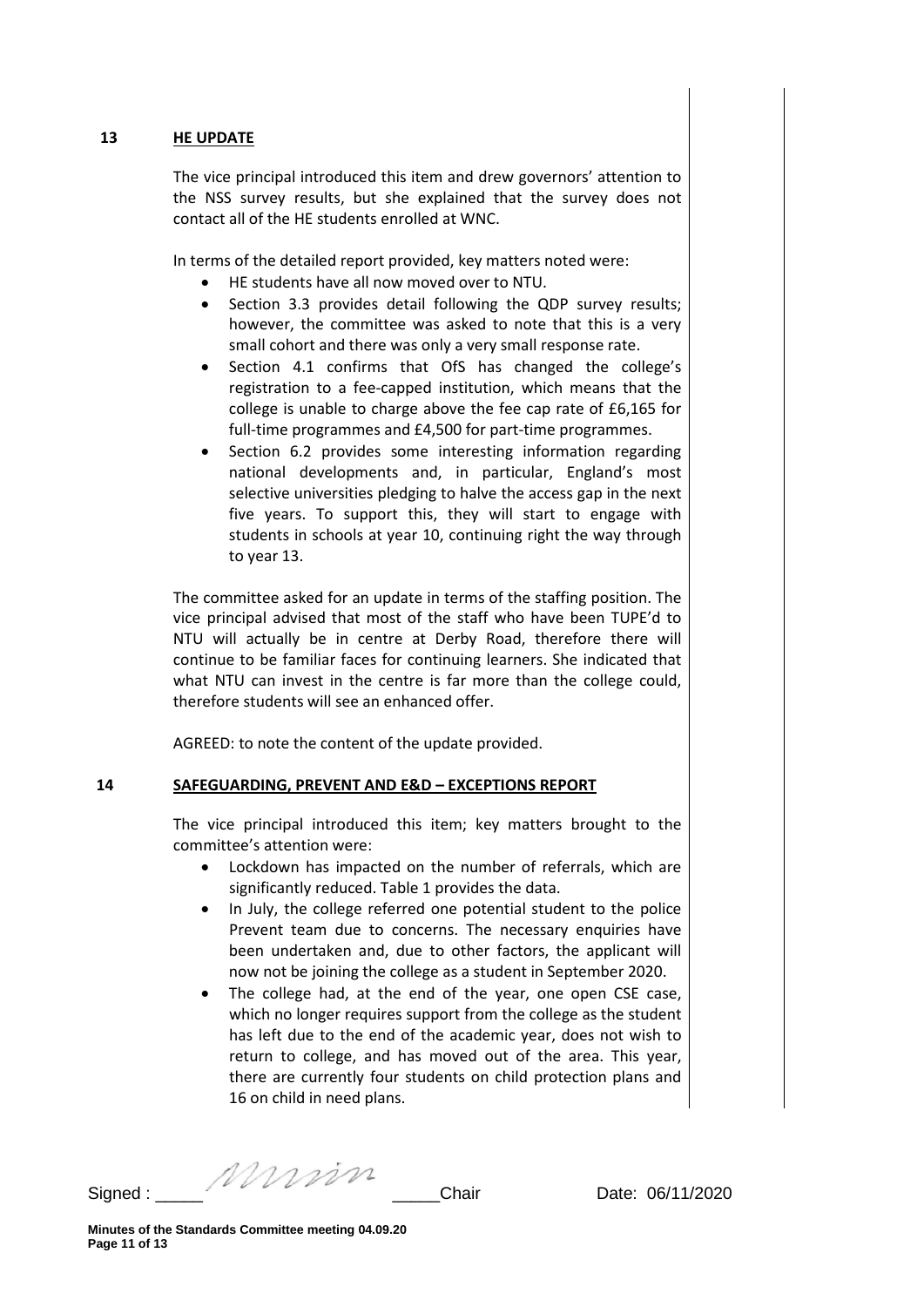- In terms of the start of year arrangements, there has been a delay in receiving some transition information, which has impacted upon the college's ability to plan transition effectively. College planning has been hampered and was described as 'running to catch up'.
- There are 1,400 students already flagged on the at risk register at the end of week one. There are some anomalies in the selfdeclared data from students, therefore staff are undertaking a quality assessment of the data available.
- Health and care trust links need to progress further and more quickly.
- The college is seeing quite a few issues regarding home breakdowns during lockdown, with students being asked to move out of home.
- An update to Keeping Children Safe in Education has been issued and key changes include:
	- a) Mental health now features
	- b) Contextualised safeguarding
	- c) Child criminal exploitation
- The safeguarding development plan has now been finalised and really identifies what the college wants to focus on versus the 'business as usual'.

AGREED: to note the content of the update provided.

# **15 LEARNER VOICE**

The vice principal provided an update and confirmed:

- Exit survey is not yet ready to report on as the deadline was extended to improve the response rate; however, early indications are that there are pretty positive results across the board.
- Section 2.3 identifies the areas where the responses were in the lower quartiles and include a number of actions that the college will take, including:
	- a) The need for a more strategic approach regarding work placements. The focus will be on level 2 and level 3 learners (80% of the effort), and the lower levels will be offered internal experiences.
	- b) Absence management the college should be up into the high 90% range and has therefore fundamentally changed the processes for 20/21. There will be an automated text service to parents regarding generic attendance and also, specifically, maths and English attendance.
	- c) The college needs to better promote a healthy lifestyle.
- Learner voice framework and learner voice calendar for 20/21 have been agreed and the college will work with the student ambassadors to support this.